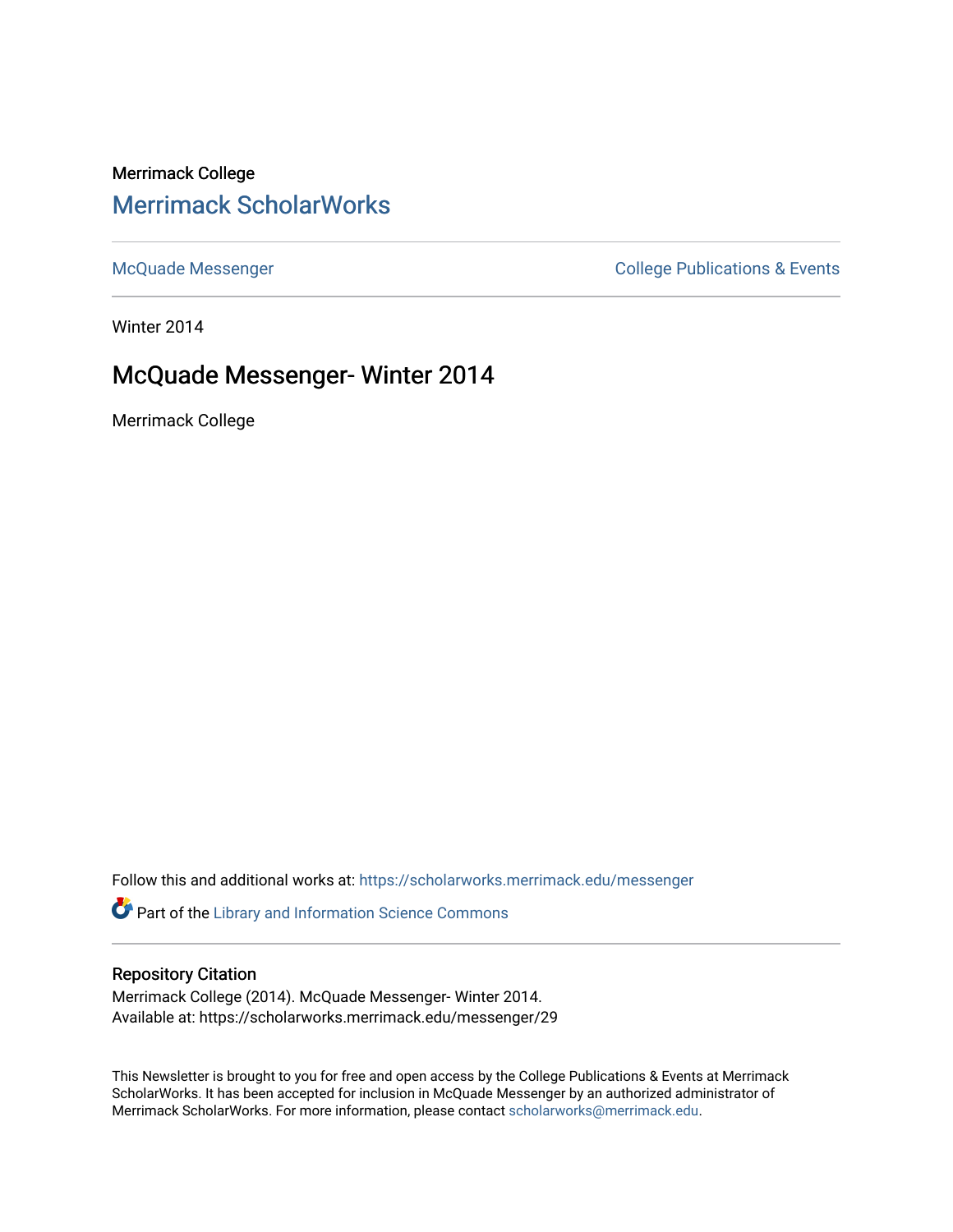# <span id="page-1-0"></span>Merrimack

# McQuade Library

#### **[McQuade Library](http://www.merrimack.edu/library) » [Research Guides](http://libguides.merrimack.edu/index.php) » McQuade Messenger**

**[Admin Sign In](https://libguides.com/login.php?iid=778&target=%2Faecontent.php%3Fpid%3D447275%26sid%3D4544650)**

McQuade Messenger Tags: [library news](http://libguides.merrimack.edu/searchtags.php?iid=778&tag=library%20news), [mcquade messenger](http://libguides.merrimack.edu/searchtags.php?iid=778&tag=mcquade%20messenger), newsletter

Last Updated: May 9, 2014 <sup>2</sup> URL: http://libguides.merrimack.edu/mcquade\_messenger <sup>2</sup> B [Print Guide](http://libguides.merrimack.edu/print_content.php?pid=447275&sid=4544650&mode=g) <sup>2</sup> [RSS Updates](#page-1-0)

| <b>Number 2014 Fall 2013 Summer 2013 Archive</b><br>Summer 2014 |  |
|-----------------------------------------------------------------|--|
|-----------------------------------------------------------------|--|

**Winter 2014**  $\Box$  [Comments\(1\)](#page-1-0)  A [Print Page](http://libguides.merrimack.edu/print_content.php?pid=447275&sid=4544650) **Search:** Search: This Guide This Guide This Guide The Search

#### **FROM THE DIRECTOR'S DESK**



We've had quite a wintry start to this 'Spring' semester--but snow and ice will not defeat us! Take a look at what your library has been up to--and stay warm!

[Kathryn GeoffrionScannell](mailto:geoffrionscannellk@merrimack.edu)

[Comments \(0\)](#page-1-0)

#### **Tolle Lege 2014**



On Tuesday, February 4th, twenty-eight Merrimack authors were honored for their works published September 1, 2012 – August 31, 2013. See the [Tolle Lege 2013 List](http://server1.noblenet.org/merrimack/blog1/wp-content/uploads/2014/02/TL-2013.pdf) [of Publications](http://server1.noblenet.org/merrimack/blog1/wp-content/uploads/2014/02/TL-2013.pdf) with department affiliations and alumni class year.

Standing in the picture left to right are Jim Kaklamanos, Ray Shaw, Janine LeBlanc-Straceski, Rose Titus, Mary McHugh, Gordene MacKenzie, Kerry Johnson, Lisa Michaud, Heather Maietta, Ana Silva, Marc Velotzos, and Kathleen Shine Cain.

Seated are Barbara LaChance, Dana Rowland, Laura Pruett, Courtney Gray, Laura Hsu, Kathleen Tiemann, and Cynthia McGowan.

Authors not shown are Brittnie Aiello, Mark Allman, Michele Beausoleil, Charlotte Berkes, Dan Butin, Charles Comegys, Sean Condon, Sally Ann Connolly, Michael DeCesare, Kevin Finn, Christina Hardway, George Heffernan, Joe Kelley, Kristen Lemay, Edward Martin, Kyle McInnis, Benjamin Paradis, Jane Parent, Andrea Politano, Danyel Saud, Laurie Faria Stolarz, Michael Stroud, Marian Walsh, William Wians and Alisha Wilkinson.

Some of these authors have already submitted publications for Tolle Lege 2014. It's never too early!

[Comments \(0\)](#page-1-0)

**Follow McQuade and Win a Prize!**

#### **From Night to Day: A New Role for Joseph St. Germain**

Starting this semester, there will be a new, but familiar face in the Research Center. [Joseph St.](mailto:%20stgermainj@merrimack.edu) [Germain](mailto:%20stgermainj@merrimack.edu) was recently promoted from Evening Access Services Manager to Reference/Access Associate and will now be working during the day instead of the evenings.

In this new role, Joseph will be answering reference questions, developing and maintaining subject and course LibGuides, participating in library instruction sessions, and assisting with collection development, while retaining some Access Services responsibilities such as facilitating the iPad lending program and seeing to the department's technical needs.



Joseph states: "I am looking forward to serving the

library and its patrons in this new capacity. One of my favorite parts of working in the library has always been teaching students about the vast resources the library has to offer and helping them learn to take full advantage of them. In my new role, I am excited to be able to devote more time to this endeavor through providing reference services and being involved in instruction classes. I am also looking forward to working more closely with faculty and staff during the day and being more involved in the Merrimack community."

Joseph graduated from Merrimack College in 2005 with a Bachelor of Arts degree in English and began working at the library soon after. He is currently pursuing a [Master's in Library and Information Science degree](http://www.simmons.edu/gslis/) at Simmons College.

#### [Comments \(0\)](#page-1-0)

#### **WWI Research in HIS 3991**

Author and historian Michael Neiberg says that World War I is poorly understood and that "we must push for a fresh understanding of the war." Dr. Susan Vorderer's History Methodology students are doing just that. As the world commemorates the 100th anniversary of the outbreak of the First World War in 1914, Professor Vorderer's HIS3991 History Methodology students are researching and writing about the Great War. Librarian [Lyena Chavez](mailto:%20chavezl@merrimack.edu) designed a HIS 3991 course research guide (see widget below) containing numerous WWI resources that offer a global perspective of "The War to End All Wars." Recommended resources include [WWI books](http://libguides.merrimack.edu/recommendedbooks) that Doctor Vorderer purchased for the collection, databases such as [Historical Abstracts](http://proxy3.noblenet.org/login?url=http://search.ebscohost.com/login.aspx?authtype=ip&profile=ehost&defaultdb=30h) and [JSTOR,](http://proxy3.noblenet.org/login?url=http://www.jstor.org/search) and a variety of primary source materials found via the web. Lyena met with these students in a library workshop and described how to find and use primary source materials. As these future historians sharpen their research skills, develop critical thinking, and engage in history scholarship during their capstone sequence, McQuade Library truly serves as their "lab" and librarians are available to assist them along the way.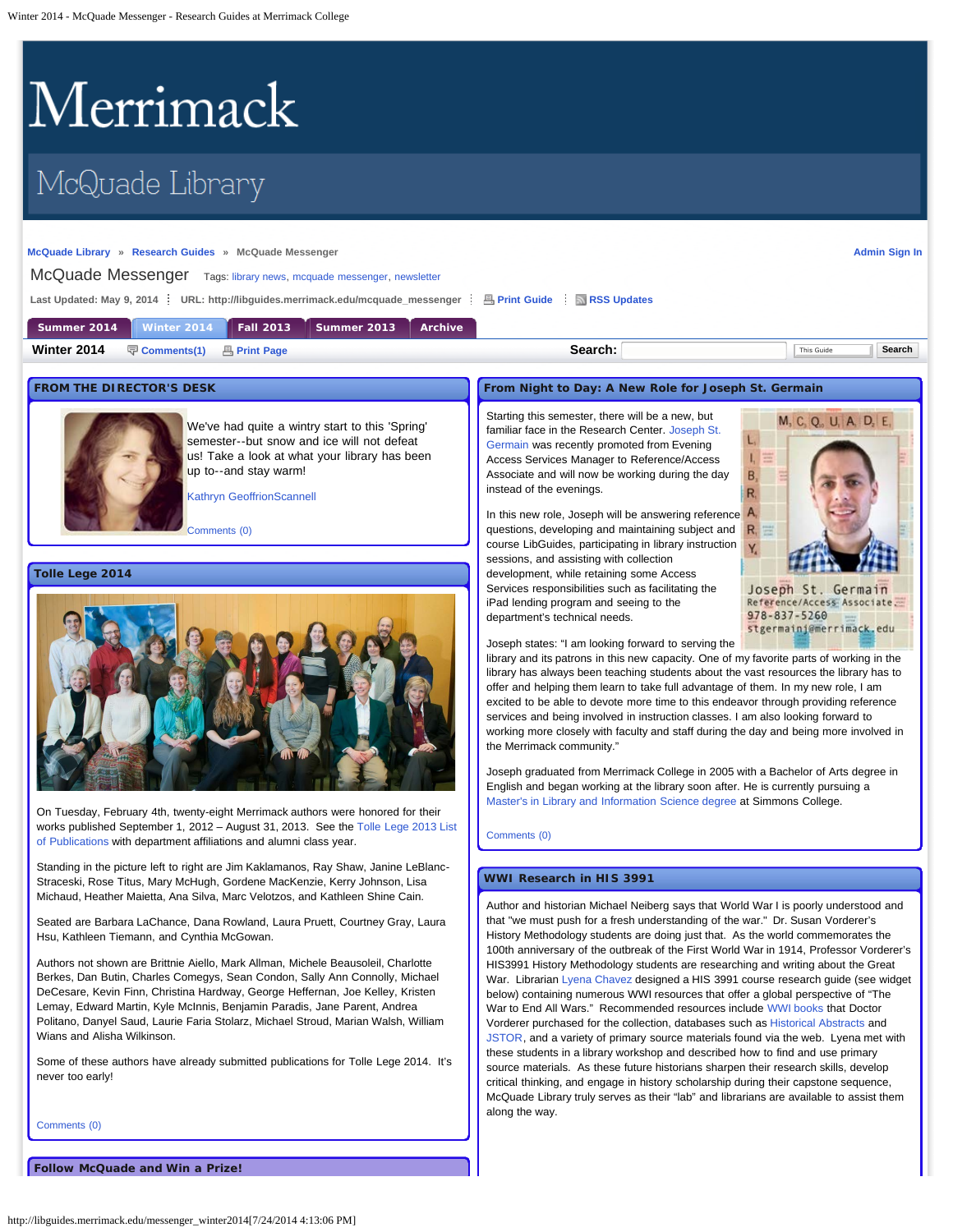Winter 2014 - McQuade Messenger - Research Guides at Merrimack College



Follow McQuade on Twitter **[@ McQuade\\_Library](https://twitter.com/McQuade_Library)** and get a chance at a **\$25 Barnes and Noble gift card**!

The lucky winner will be selected at random from our followers on March 1.

We tweet about library tips, news, events, and new books and DVDs.

[Comments \(0\)](#page-1-0)

#### **New Print Magazines in the 2nd floor ERC**





#### [Comments \(0\)](#page-1-0)

#### **Merrimack ScholarWorks**



Open Access literature is free, digital and available to anyone online. At Merrimack, our institutional repository [Merrimack ScholarWorks](http://scholarworks.merrimack.edu/) houses the college community's collection of open-access material. Broadly defined, an institutional repository is a digital collection that captures and preserves the intellectual output of our college communities. Our site went live in February, 2013. As we approach our first year anniversary, we have thus far added 71 items and achieved more than 4417 downloads. That is 4417 times that someone, somewhere in the world took the time to access scholarship and other works that were created by members of the Merrimack community, faculty and students!

Interested in contributing your research, scholarship, or creative work to Merrimack ScholarWorks? Contact [scholarworks@merrimack.edu](mailto:%20scholarworks@merrimack.edu) -- we'd be happy to help you get started.

#### [Comments \(0\)](#page-1-0)

#### **Oxford Guide to the Historical Reception of Augustine**



**[The Oxford Guide to the Historical Reception of Augustine](http://libguides.merrimack.edu/recommendedbooks)** [-](http://libguides.merrimack.edu/recommendedbooks) [Pollmann, Karla. Otten, Willemien.](http://libguides.merrimack.edu/recommendedbooks) Call Number: [REF] BR65.A9 .O9 2013 ISBN: 0199299137 Publication Date: 2013 This work is a ground-breaking international and interdisciplinary enterprise on the impact of the thought and work of Augustine of Hippo (AD 354 - 430)

#### [Comments \(0\)](#page-1-0)

#### **Social Media**

Twitter is not the only place to find McQuade! Whatever flavor of social media you prefer, we're there--or we'd like to be. Where should we go next? Should we get our own YouTube channel, set up a Tumblr, grow a Vine? Let us know in the comments!



#### [Comments \(0\)](#page-1-0)

#### **New Online Journals**

McQuade has added a number of online journals & trade publications, some previously in print only. Many will support our diversifying education curricula. All our online & print publications are listed in our [Journal Finder.](http://libguides.merrimack.edu/content.php?pid=209570&sid=2919078)

- Journal of Student Affairs and Practice online soon
- [Math Horizons](http://proxy3.noblenet.org/login?url=http://www.jstor.org/action/showPublication?journalCode=mathhorizons)
- [New Directions for Higher Education](http://proxy3.noblenet.org/login?url=http://onlinelibrary.wiley.com/journal/10.1002/%28ISSN%291536-0741)
- [New Directions for Student Services](http://onlinelibrary.wiley.com/journal/10.1002/%28ISSN%291536-0741)
- **[Teaching Children Mathematics](http://proxy3.noblenet.org/login?url=http://www.jstor.org/action/showPublication?journalCode=teacchilmath)**
- [Tikkun previously in print](http://proxy3.noblenet.org/login?url=http://muse.jhu.edu/journals/tikkun/)

[Comments \(0\)](#page-1-0)

**Cobblestone and Cricket: New Children's Magazines in the ERC**





Two new magazine titles have been added to the Education Resources Collection.

[Cobblestone i](http://merrimack.noblenet.org/eg/opac/record/2011591?locg=30)s an American History magazine for children in grades 5-9. Each issue explores a single topic in depth, bringing history to life with primary sources, graphics, historical photographs, and maps. This magazine is designed to meet curriculum standards for history/social studies, and also aligns to the English Language Arts Common Core State Standards (nine issues /year).